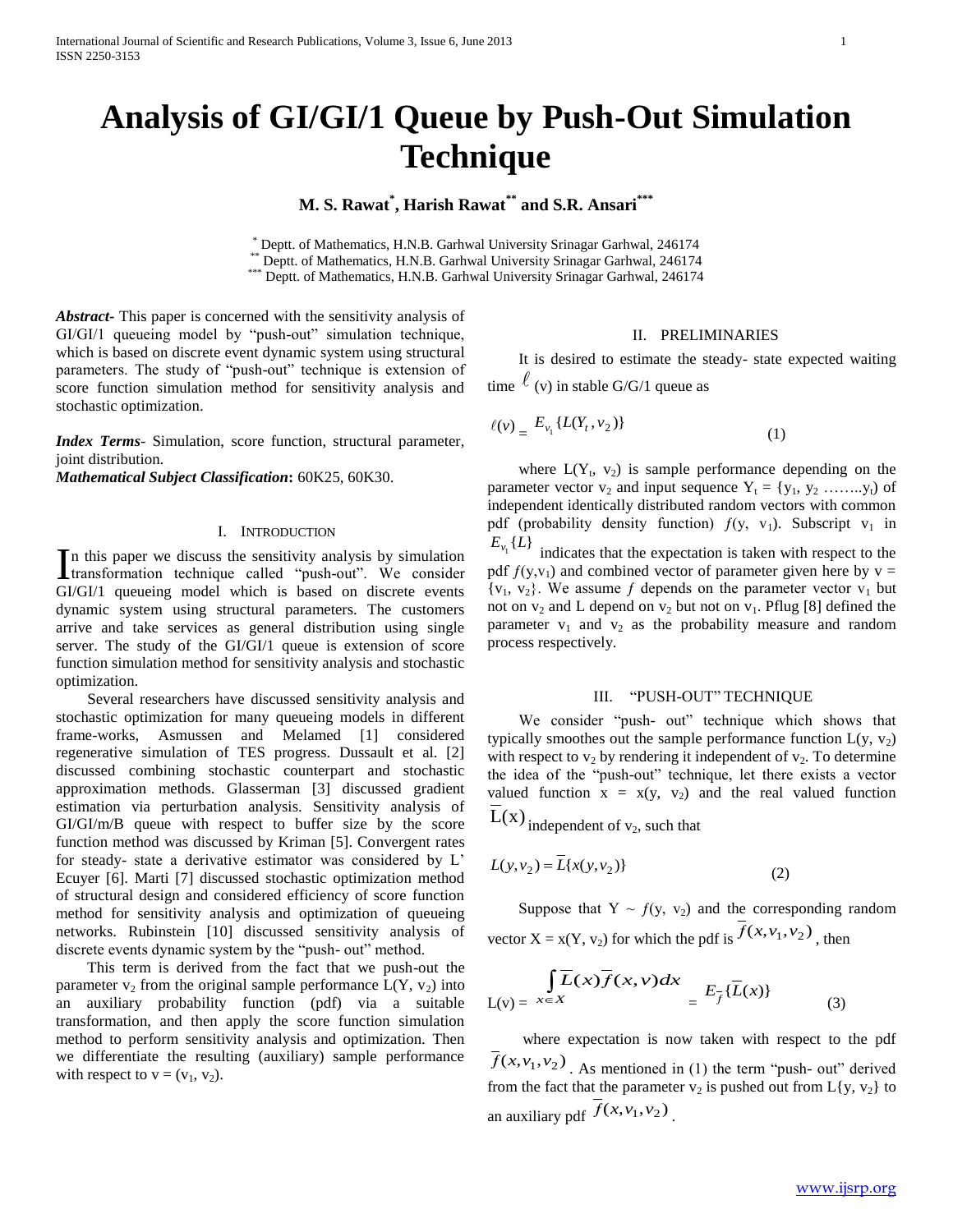The derivative of  $\nabla \ell(v)$  is similar, but one needs to make use of the identity

$$
\frac{d}{dv}\int_{a(v)}^{b(v)} g(v,x)dx \int_{=a(v)}^{b(v)} \frac{\partial}{\partial v}g(v,x)dx + \frac{db(v)}{dv}g(v,b(v))
$$
\n
$$
-\frac{da(v)}{dv}g(v,a(v)) \qquad (4)
$$

A representation of  $L(y, y_2)$  of the form (1) and the subsequent transformation (2) are not always available, and if available, it may be hard to calculate  $\overline{f}(x, v_1, v_2)$ . Let for

every  $v_2$ ,  $x = x(y, v_2)$  be one-to-one and have an inverse  $y = y(x, y_2)$  $v_2$ ) and assumed to be continuously differentiable in each component of x, then

$$
\overline{f}(x, v_1, v_2) = f \{y(x, v_2), v_1\}.
$$
\n
$$
\left| \frac{\partial y(x, v_1)}{\partial x} \right|
$$
\n(5)

where  $\partial x$  denotes absolute value of the determinant of the Jacobean of  $y(x, y_2)$  with respect to x.

 **Definition 1. [11].** Let G be the probability measure with pdf (probability density function)  $g(z)$  so that  $dG(z) = g(z)dz$ .

 $\sup \{f(z, v_1)\} \subseteq \sup \{g(z)\},\$ then  $\ell(v) = E_g\{L(Z, v_2)W(Z, v_1)\}$ (6)

where  $W(Z, v_1) = f(z, v_1)/g(z)$  is likelihood ratio discussed in Glynn [4], and subscript g indicate that the expectation is taken with respect to dominating pdf (probability density function)  $g(z)$ . Under the standard regulatory condition admitting the interchangeability of the expectation and differentiation operator, we have

$$
\nabla_{v_1}^k \ell(v) = E_g\{L(Z, v_2) \xrightarrow{\nabla_{v_1}^k W(Z, v_1)} \text{for } k = 1, 2, \dots
$$
\n
$$
\nabla_{v_2}^k \ell(v) = E_g\{\nabla_{v_2}^k L(Z, v_2) \xrightarrow{W(Z, v_1)} \text{for } k = 1, 2, \dots
$$
\n(8)

**Definition 2. [9].** Let g(z) be a pdf (probability density ~

function) that dominates the pdf  $f$  (z, v), then from (6), (7), (8) we have

$$
\nabla^{k} \ell(v) = E_{g} \{ \tilde{L} (Z) \nabla^{k} \hat{W}(Z, u) \}
$$
  
where 
$$
\hat{W}(Z, u) = \tilde{f} (z, u) / g(z) \text{ and } Z \sim g(z).
$$
  
(9)

Now for a given sample  $\{Z_1, Z_2, \dots, Z_n\}$  from  $g(z)$ (*v*)  $\nabla^k \ell$ may be estimated as

$$
\nabla^{k} \tilde{\ell}_{N}(v) = \frac{1}{N} \sum_{i=1}^{N} \tilde{L}(Z_{i}) \nabla^{k} \hat{W}(Z_{i}, v) \quad \text{for k = 0, 1, 2...}
$$

where  $\nabla^0 \ell_N(v) = \ell_N(v)$  and estimate  $\nabla^k \ell_N(v)$  referred to as push-out score function (POSF).

# IV. MODEL DESCRIPTIONS

Let  $L_n$  and  $\mathfrak{L}_n$  be sojourn time and waiting time distribution of n<sup>th</sup> customer respectively, and

 $y_{1n}$  = service time of  $n<sup>th</sup>$  customer,  $y_{2n}$  = time between arrival of the n<sup>th</sup> and  $(n-1)$ <sup>th</sup> customer, where  $y_{10} = y_{20} = 0$ .

 Let X be steady-state random variable with steady-state cumulative density function (cdf)

lim

$$
F_X(x, v) = p_v(X \le x) = n \rightarrow \infty
$$
  $p_v(X_n \le x)$ , and  $f_x(x_1)$  is pdf of  $\partial F_x(x, v)$ 

random variable such that  $X \in \{L, \pounds\}$  and  $f_x(x, v) = \overline{\partial x}$ .

Estimation of  $F_x(x, v)$  and  $f_x(x, v)$  for related random variables such as virtual waiting time and queue length are discussed by Rubinstein [11]. Let  $\tau$  be the number of customers served during a busy period in a steady-state GI/GI/1 queue with FCFS (first come first served) discipline. Let v be the service time distribution variable of  $f(y, y)$ .

## V. MAIN RESULTS

**Theorem1.** Let  $X^{\in}$  {L, £} the steady-state expected waiting time cdf (cumulative density function)

 $F_X$  (x, v) =  $p_y$  (X  $\leq$  x) of the sample performance is estimated as

$$
\tilde{F}_{XN}(x,v) = \frac{1}{N} \sum_{i=1}^{N} \tilde{I}(Z_i) \tilde{W}(Z_i, u).
$$

**Proof:** Since  $X \in \{L, \pounds\}$  be random variable of the waiting time distribution such that

$$
\sum_{t=1}^{\tau} L_t
$$

 $X = t=1$ where  $\tau$  is number of customers served during busy period in the steady-state. Using likelihood ratio which is discussed in Glynn [4], we have

$$
F_X(x, v) = E_g\{I_{(-\infty, 0)}(X - x) \overline{\tilde{W}}_t (Z_\tau, v),
$$
  
(10)  
where  $\overline{\tilde{W}}_t = \frac{\prod_{j=1}^t W_j}{\prod_{j=1}^t W_j}$ ,  $W_j = \frac{f(Z_j, v)}{g(Z_j)}$ ,  $Z_j \sim g(z)$ ,

and  $Z_{\tau} = (Z_1, Z_2, \ldots, Z_{\tau})$ . The higher order derivatives of  $F<sub>x</sub>$  may be similarly represented.

Standard likelihood ratio Glynn [4], estimators of  $F_X(x, v)$ based on (1) required calculation of the estimator function  $I_{(-\infty)}$  $<sub>0</sub>(X - x)$  for each value of x separately. Estimation of F<sub>x</sub>(x, v) for</sub> multiple values of x and v from single simulation run is as:  $F_X(x, v) = E_v\{I_{(-\infty, 0)}(X - x)\}.$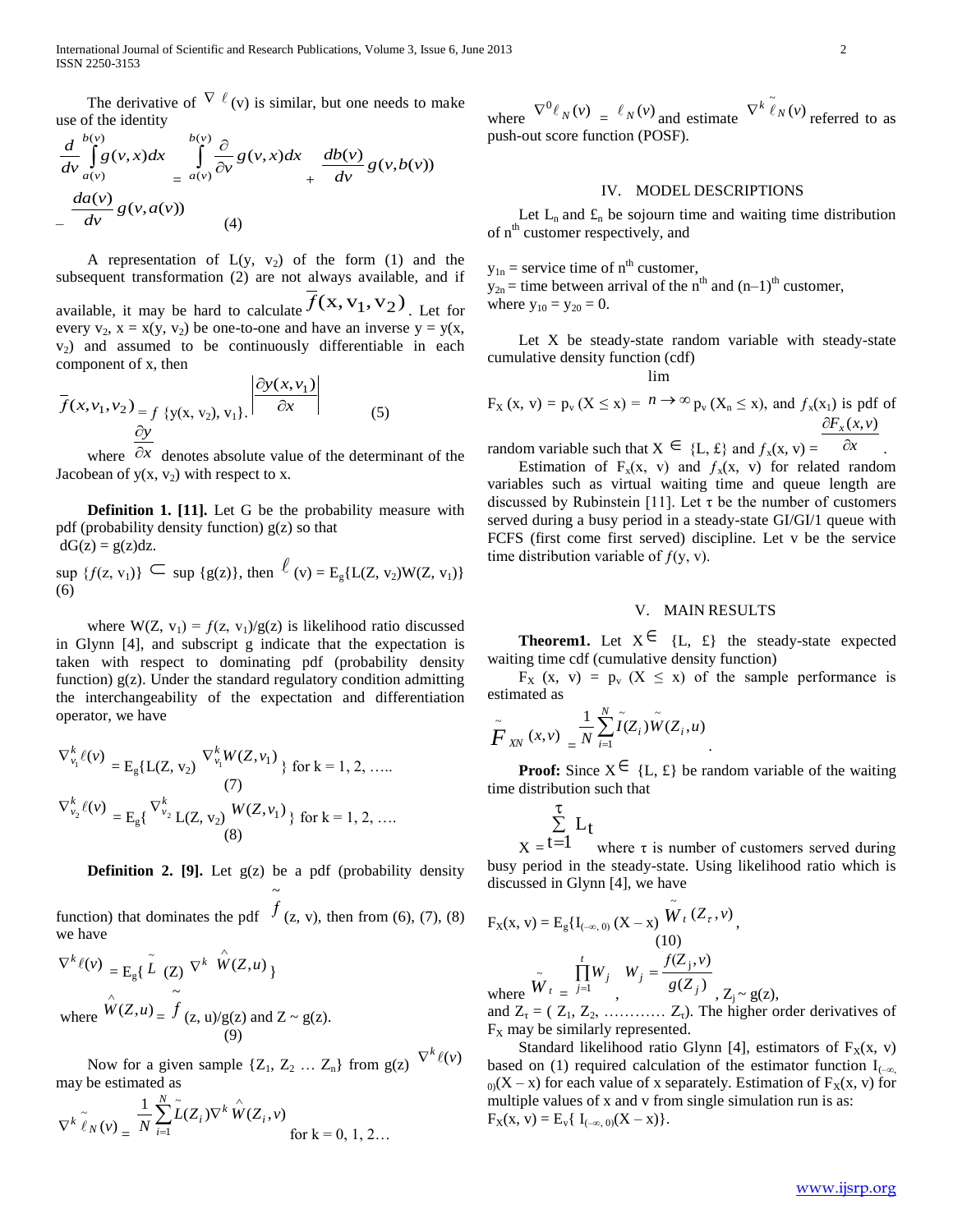Since  $L_n$  and  $\mathfrak{L}_n$  are sojourn and waiting time of  $n^{\text{th}}$  customer, then

$$
L_n = \pounds_n + Y_{1n}
$$
, for n= 1, 2, 3........

Now  $F_X(x, v)$  may be written as

$$
F_X(x,\,v)=E_u\{\ I_{(-\infty,\,0)}(\stackrel{\sim}{X})\} \text{ and } u=(x,\,v)
$$

where  $\tilde{X}$ =  $\sum^{t-1}$ =  $\sum_{n=1}^{1} L_n + \pounds_{\tau} +$ 1  $\sum_{n=1}^{\tau-1} L_n + \mathbf{E}_{\tau} + \tilde{Y}_{\tau}$  $\sum_{n=1}$  $L_n$  + £  $\tau$  +  $Y_\tau$ ,  $\tilde{Y}_{\tau} = Y_{\tau} - x$  and  $\sum_{\tau}$   $\sim$  $\ddot{\phantom{0}}$  $f_{(\mathsf{y}, \mathsf{u})$  for ~  $f(y, 0, u) = f(y, u).$ 

So the cdf  $F_X(x, v)$  may be represented as

$$
F_X(x, v) = E_g\{\begin{bmatrix} \tilde{I} \tau \tilde{W} \tau(u) \\ \tilde{W} \tau(u) \end{bmatrix} \text{ where } \tilde{W} \tau(u) = \hat{W} \tau(u) \begin{bmatrix} \tilde{I}^{-1} \\ \tilde{I} \end{bmatrix} W_j(u) \begin{bmatrix} \tilde{I}^{-1} \\ \tilde{I} \end{bmatrix} W_j(u) = \frac{f(Z_j, v)}{g(Z_j)} \begin{bmatrix} \tilde{I}^{-1} \\ \tilde{I} \end{bmatrix} W_j(u) = \frac{f(Z_j, v)}{g(Z_j)} \begin{bmatrix} \tilde{I}^{-1} \\ \tilde{I} \end{bmatrix} W_j(u) = \frac{f(Z_j, v)}{g(Z_j)} \begin{bmatrix} \tilde{I}^{-1} \\ \tilde{I} \end{bmatrix} W_j(u) = \frac{f(Z_j, v)}{g(Z_j)} \begin{bmatrix} \tilde{I}^{-1} \\ \tilde{I} \end{bmatrix} W_j(u) = \frac{f(Z_j, v)}{g(Z_j)} \begin{bmatrix} \tilde{I}^{-1} \\ \tilde{I} \end{bmatrix} W_j(u) = \frac{f(Z_j, v)}{g(Z_j)} \begin{bmatrix} \tilde{I}^{-1} \\ \tilde{I} \end{bmatrix} W_j(u) = \frac{f(Z_j, v)}{g(Z_j)} \begin{bmatrix} \tilde{I}^{-1} \\ \tilde{I} \end{bmatrix} W_j(u) = \frac{f(Z_j, v)}{g(Z_j)} \begin{bmatrix} \tilde{I}^{-1} \\ \tilde{I} \end{bmatrix} W_j(u) = \frac{f(Z_j, v)}{g(Z_j)} \begin{bmatrix} \tilde{I}^{-1} \\ \tilde{I} \end{bmatrix} W_j(u) = \frac{f(Z_j, v)}{g(Z_j)} \begin{bmatrix} \tilde{I}^{-1} \\ \tilde{I} \end{bmatrix} W_j(u) = \frac{f(Z_j, v)}{g(Z_j)} \begin{bmatrix} \tilde{I}^{-1} \\ \tilde{I} \end{bmatrix} W_j(u) = \frac{f(Z_j, v)}{g(Z_j)} \begin{bmatrix} \tilde{I}^{-1} \\ \tilde{I} \end{bmatrix} W_j(u)
$$

 $W_{\tau}(u)$  $\wedge$  $= g(Z_\tau)$  $\overline{f}(Z_\tau, u)$ τ  $\frac{Q}{g(Z)}$  $Z_{\tau}$ ,  $u$ for  $Z_k \sim g(z)$ ,  $k = 1, 2, \ldots, \tau$ , and indicator function  $\overline{a}$ 1 τ

$$
\widetilde{I}_{\tau} = \sum_{(-\infty, 0)} \sum_{n=1}^{n-1} L_n + \mathcal{L}_{\tau} + Z_{\tau}
$$

Now we may estimate  $F_X(x, v)$  as

$$
\tilde{F}_{X\!N}\left(x,v\right) = \frac{1}{N} \sum_{i=1}^{N} \tilde{I}(Z_{\vec{u}}) \tilde{W}(Z_{\vec{u}},u) \tag{11}
$$

where  $Z_{\tau i} = (Z_{1i}, Z_{2i}, \ldots, Z_{\tau i})$  for  $i = 1, 2, 3, \ldots, N$  is a sample from g(z). At steady-state when  $\tau = 1$  in equation (11), we get the required result.

**Theorem 2.** In the sample performance  $I_{\tau} = I_{(-\infty, 0)}$ ~  $\sum^{t-1}$  $\overline{a}$  $\sum_{n=1}^{1} L_n + \pounds_{\tau} +$ 1  $\sum_{n=1}^{\tau-1} L_n + \pounds$  $\sum_{n=1}$  $L_n$  + £ <sub> $\tau$ </sub> + Z  $\tau$ ), the sojourn time and waiting time distribution  $\tau-1$ 

 $\sum L_n$  $=$ 1 *n* and  $\mathbf{f}_n$  can be obtained by variate  $\mathbf{Z}_\tau$  from the dominating pdf (probability density function) g(z).

 **Proof:** Let L be the random variable of sojourn time distribution, then estimation of steady-state cdf  $F<sub>L</sub>(x, v) = p<sub>v</sub>(L \le$ x)

Arguing similar to theorem 1, we have  $F_L(x, v) = E_v\{I_{(-\infty, 0)}(L - x)\}.$ 

or we can represent 
$$
F_L(x, v) = E_u\{I_{(-\infty, 0)}(\tilde{L}_n)\}\
$$
 and  $u = (x, v)$ 

where 
$$
\tilde{L}_n = Z_n + \tilde{Y}_{1n}
$$
,  $Y_{1n} \sim f(y, v)$ ,  $\tilde{Y}_{1n} = Y_{1n} - x$ ,   
\n $\tilde{Y}_{1n} \sim \tilde{f}(y, v)$  and

 $I_n = I_{(-\infty, 0)}(L_n)$  represent regenerative process across busy cycle.

.

But  $(\tau)$  $\{\sum I_n\}$ 1 τ *u n u n E*  $E_u \{\sum_{n=1}^{\infty} I$ (12)

~

Now using (12) and above arguments, we obtain

τ

$$
E_g\left\{\sum_{n=1}^{\tau} \tilde{I}_n \tilde{W}_n(u)\right\}
$$
  
\n
$$
F_L(x, v) = \frac{E_g\left\{\sum_{n=1}^{\tau} \tilde{W}_n(u)\right\}}{(13)}
$$
  
\nwhere  $\overline{I}_n = I_{(-\infty, 0)}(E_n + Z_n)$ ,  
\n
$$
W_j(v) = \frac{f(Z_j, v)}{g(Z_j)}
$$
 and  
\n
$$
\hat{W}_n(u) = \tilde{f}(Z_n, v)
$$
  
\nSince  $\tilde{Y}_1 = Y_1 + x$ , then we choose the dominating

probability density function (pdf) g(y) as  $f(y, x_0, v_0)$ provided  $x_0 \ge x$  and  $y \ge 0$ . Now  $F_L(x, v)$  may be estimated as

$$
\frac{\sum_{i=1}^{N} \sum_{n=1}^{\tau_i} \tilde{I}_{ni}(Z_{ni}) \tilde{W}_{ni}(Z_{ni}, u)}{\sum_{i=1}^{N} \sum_{n=1}^{\tau_i} \tilde{W}_{ni}(Z_{ni}, u)}
$$

where  $\{Z_{ni}\} = \{ (Z_{1i}, Z_{2i}, \ldots, Z_{ni}) : n = 1, 2, \ldots, \tau_i, i = 1, 2, \ldots \}$ N)} is a random sample from dominating pdf  $g(z)$ .

.

**Remark:** When both variate  $f_n$  and  $L_n$  are associated with the sample performance

$$
\tilde{I}_{n} = I_{(-\infty, 0)}(\mathbf{f}_{n} + \mathbf{Z}_{n})
$$
, can be obtained by simulation and  $\tilde{Y}$  can be  
similarly generated from the dominating pdf,  $g(y) = \tilde{f}(y, x_0, v_0)$ .  
To estimate the steady-state pdf f of the sojourn time process  
{L<sub>n</sub>} we have to differentiate (7) with respect to x and similarly  
for the estimation of higher order derivatives F<sub>L</sub>(x, v).

The condition is applicable to estimate  $F<sub>L</sub>(x, v)$  when the underlying process  $\{f_n\}$  is not known analytically.

 **Example:** Let the probability density function of waiting time distribution  $f(y, y) = v \exp(-vy)$  be known, then we can estimate the waiting time auxiliary pdf (probability density function).